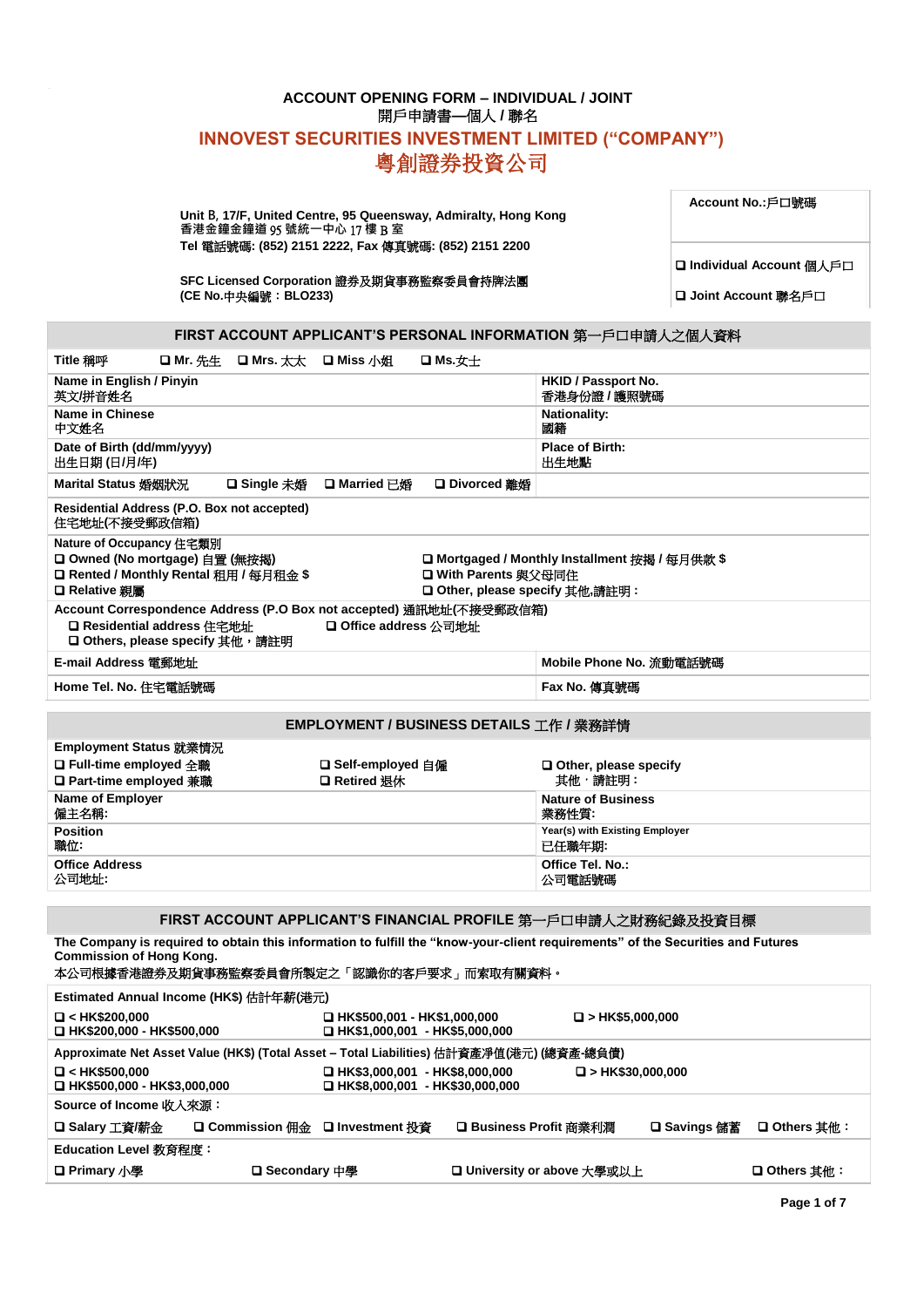## **SECOND ACCOUNT APPLICANT'S PERSONAL INFORMATION** 第二戶口申請人之個人資料

| Relationship with First Applicant 與第一戶口申請人關係<br>t.                                                                                                                                                                                               |                                |  |  |  |
|--------------------------------------------------------------------------------------------------------------------------------------------------------------------------------------------------------------------------------------------------|--------------------------------|--|--|--|
| Title 稱呼<br><b>□ Mr.</b> 先生<br>口 Mrs. 太太<br>口 Miss 小姐<br>□ Ms. $\pm$                                                                                                                                                                             |                                |  |  |  |
| Name in English / Pinyin<br>HKID / Passport No.<br>英文/ 拼音姓名<br>香港身份證 / 護照號碼                                                                                                                                                                      |                                |  |  |  |
| Name in Chinese<br>中文姓名                                                                                                                                                                                                                          | <b>Nationality:</b><br>國籍      |  |  |  |
| Date of Birth (dd/mm/yyyy)<br>出生日期(日/月/年)                                                                                                                                                                                                        | <b>Place of Birth:</b><br>出生地點 |  |  |  |
| Marital Status 婚姻狀況<br>□ Single 未婚<br>□ Married 已婚<br><b>□</b> Divorced 離婚                                                                                                                                                                       |                                |  |  |  |
| Residential Address (P.O. Box not accepted)<br>住宅地址(不接受郵政信箱)                                                                                                                                                                                     |                                |  |  |  |
| Nature of Occupancy 住宅類別<br>□ Owned (No mortgage) 自置 (無按揭)<br>□ Mortgaged / Monthly Installment 按揭 / 每月供款 \$<br>□ Rented / Monthly Rental 租用 / 每月租金 \$<br><b>□ With Parents 與父母同住</b><br><b>□ Other, please specify 其他,請註明:</b><br>□ Relative 親屬 |                                |  |  |  |
| E-mail Address 電郵地址<br>Mobile Phone No. 流動電話號碼                                                                                                                                                                                                   |                                |  |  |  |
| Home Tel. No. 住宅電話號碼                                                                                                                                                                                                                             | Fax No. 傳真號碼                   |  |  |  |
|                                                                                                                                                                                                                                                  |                                |  |  |  |

## **EMPLOYMENT / BUSINESS DETAILS** 工作 **/** 業務詳情

**Employment Status** 就業情況

| <b>Employment Status 就来頂沉</b> |                     |                                |
|-------------------------------|---------------------|--------------------------------|
| □ Full-time employed 全職       | □ Self-employed 自僱  | $\Box$ Other, please specify   |
| □ Part-time employed 兼職       | <b>□ Retired 退休</b> | 其他,請註明 :                       |
| <b>Name of Employer</b>       |                     | <b>Nature of Business</b>      |
| 僱主名稱:                         |                     | 業務性質:                          |
| <b>Position</b>               |                     | Year(s) with Existing Employer |
| 職位:                           |                     | 已任職年期:                         |
| <b>Office Address</b>         |                     | Office Tel. No.:               |
| 公司地址:                         |                     | 公司電話號碼                         |
|                               |                     |                                |

## **SECOND ACCOUNT APPLICANT'S FINANCIAL PROFILE** 第二戶口申請人之財務紀錄及投資目標

**The Company is required to obtain this information to fulfill the "know-your-client requirements" of the Securities and Futures Commission of Hong Kong.** 本公司根據香港證券及期貨事務監察委員會所製定之「認識你的客戶要求」而索取有關資料。

| Estimated Annual Income (HK\$) 估計年薪(港元)                    |                                                                                                |                              |  |  |  |  |
|------------------------------------------------------------|------------------------------------------------------------------------------------------------|------------------------------|--|--|--|--|
| $\Box$ < HK\$200,000<br>□ HK\$200.000 - HK\$500.000        | □ HK\$500,001 - HK\$1,000,000<br>□ HK\$1.000.001 - HK\$5.000.000                               | $\Box$ > HK\$5,000,000       |  |  |  |  |
|                                                            | Approximate Net Asset Value (HK\$) (Total Asset - Total Liabilities) 估計資產凈值(港元) (總資產-總負債)      |                              |  |  |  |  |
| $\Box$ < HK\$500,000<br>$\Box$ HK\$500,000 - HK\$3,000,000 | □ HK\$3,000,001 - HK\$8,000,000<br>$\Box$ > HK\$30,000,000<br>□ HK\$8,000,001 - HK\$30,000,000 |                              |  |  |  |  |
| Source of Income 收入來源:                                     |                                                                                                |                              |  |  |  |  |
| <b>□ Commission 佣金</b><br>□ Salary 工資/薪金                   | □ Business Profit 商業利潤<br>❏ Investment 投資                                                      | □ Savings 儲蓄<br>□ Others 其他: |  |  |  |  |
| Education Level 教育程度:                                      |                                                                                                |                              |  |  |  |  |
| <b>□ Primary</b> 小學<br>□ Secondary 中學                      | □ University or above 大學或以上 □ Others 其他:                                                       |                              |  |  |  |  |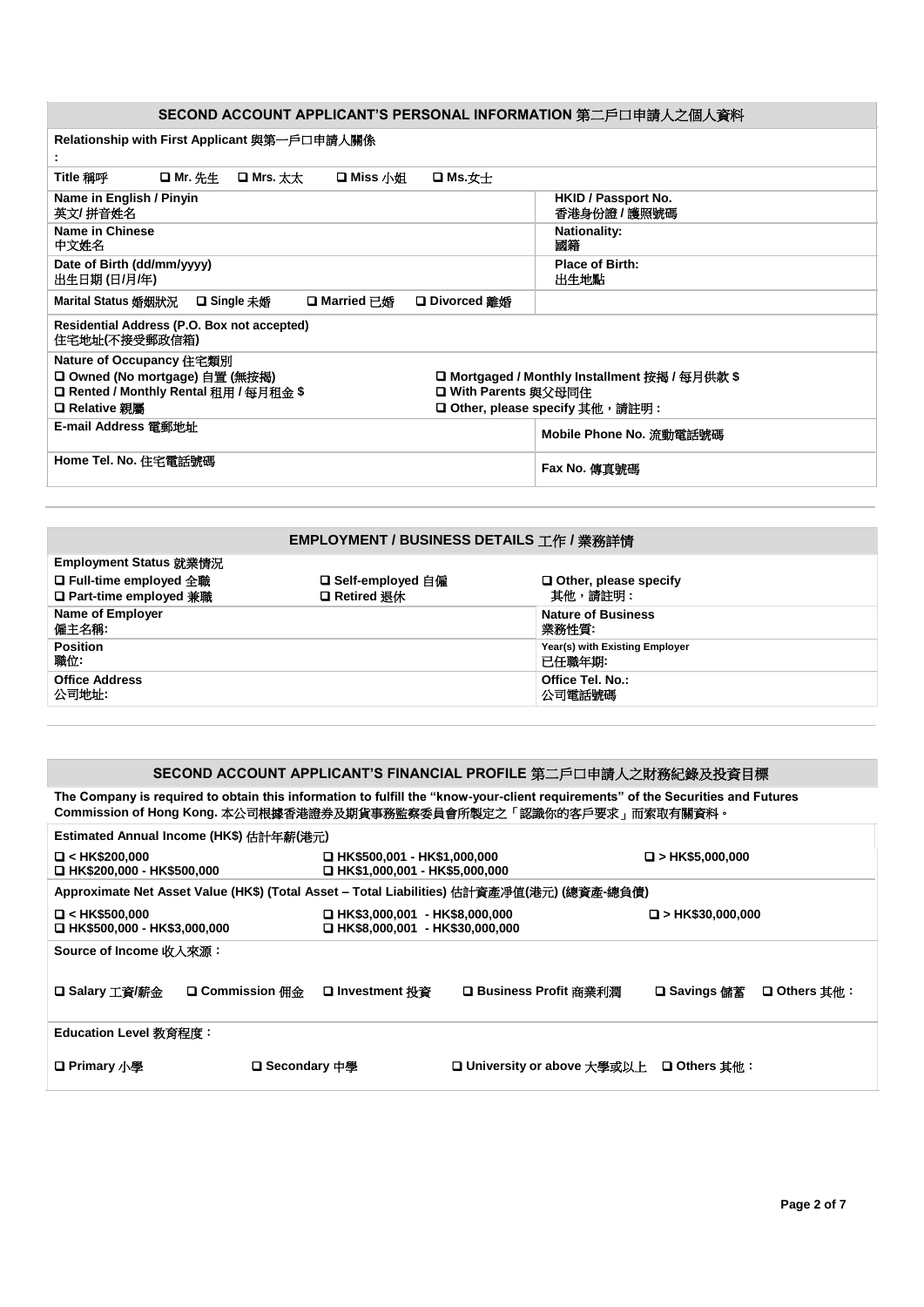|                                                                                                                                                                                                                                                                                                                                                        |                                                                           |                                   | DISCLOSURE OF IDENTITY AND RELATED ACCOUNT(S)披露身份及關連帳戶                                                                                                                                |  |  |
|--------------------------------------------------------------------------------------------------------------------------------------------------------------------------------------------------------------------------------------------------------------------------------------------------------------------------------------------------------|---------------------------------------------------------------------------|-----------------------------------|---------------------------------------------------------------------------------------------------------------------------------------------------------------------------------------|--|--|
| Are you (First or Second applicant) a licensed / registered securities or futures professional, or an employee of a licensed / registered<br>person (e.g. employee of a brokerage firm / bank, etc.) with the Securities and Futures Commission?<br>閣下(第一或第二申請人)是否為證券及期貨事務監察委員會的持牌/註冊證券或期貨從業員,或其持牌/註冊機構(如經紀行/銀行等)之僱員?<br>□ Yes, please specify 是, 請說明: |                                                                           |                                   |                                                                                                                                                                                       |  |  |
| 口No否<br>Will you allow us to send the monthly statement of your ISIL's account to the above named person/corporation?<br>閣下是否允許 粤創證券投資有限公司 把您的證券帳戶月結單發送至上述個人/公司?<br>□ Yes 是<br>口No否                                                                                                                                                                    |                                                                           |                                   |                                                                                                                                                                                       |  |  |
| Are you an employee/ relative of any employee/ director/ representative of Innovest Securities Investment Limited or any of<br>.<br>its subsidiariae? 閉下具不 奥創浴芸如咨右傾八司 命甘仁何間職八司フ昌工或與其任何員工/董事/持牌代表有親屬關係?                                                                                                                                                 |                                                                           |                                   |                                                                                                                                                                                       |  |  |
| 口No否<br>□ Yes, please provide details 是,請提供詳細資料:                                                                                                                                                                                                                                                                                                       |                                                                           |                                   |                                                                                                                                                                                       |  |  |
| Name 姓名                                                                                                                                                                                                                                                                                                                                                |                                                                           |                                   | Relationship 關係                                                                                                                                                                       |  |  |
| 閣下有沒有關聯人士在 粵創證券投資有限公司 已有帳戶:                                                                                                                                                                                                                                                                                                                            |                                                                           |                                   | Do you have any related accounts already opened with Innovest Securities Investment Limited such as wife, brother or sister, self etc? $\square$ No $\overline{\triangle}$<br>❏ Yes 是 |  |  |
| Details: Name:<br>詳情 名字                                                                                                                                                                                                                                                                                                                                | <b>Account No.</b><br>帳戶                                                  | 關係                                | Relationship                                                                                                                                                                          |  |  |
| 閣下是否此戶口之最終實益擁有人? (所需資料是根據香港證券及期貨事務監察委員會所製定的客戶身份規則的政策摘要)                                                                                                                                                                                                                                                                                                |                                                                           |                                   | Are you the ultimate beneficial owner(s) of the account? (The information is required by The Securities & Futures Commission's Client Identity Rule Policy)                           |  |  |
| □ No, please provide details of the ultimate beneficial owner(s) 否, 請提供最終實益擁有人的詳細資料:<br>ロ Yes 是                                                                                                                                                                                                                                                        |                                                                           |                                   |                                                                                                                                                                                       |  |  |
| Name 姓名:                                                                                                                                                                                                                                                                                                                                               |                                                                           |                                   |                                                                                                                                                                                       |  |  |
| HK ID / Passport No. 香港身份證/護照號碼:                                                                                                                                                                                                                                                                                                                       |                                                                           |                                   | Nationality 國籍:                                                                                                                                                                       |  |  |
| Date of Birth 出生日期 (dd/mm/yyyy 日/月/年):                                                                                                                                                                                                                                                                                                                 |                                                                           |                                   | Contact No. 聯絡電話:                                                                                                                                                                     |  |  |
| Residential Address (P.O. Box not accepted)<br>住宅地址(不接受郵政信箱):                                                                                                                                                                                                                                                                                          |                                                                           |                                   | <b>Signature</b><br>簽署:                                                                                                                                                               |  |  |
| Bank Details 銀行資料                                                                                                                                                                                                                                                                                                                                      |                                                                           |                                   |                                                                                                                                                                                       |  |  |
| Name of Bank<br>銀行名稱                                                                                                                                                                                                                                                                                                                                   |                                                                           | <b>Bank Account No.</b><br>銀行帳戶號碼 |                                                                                                                                                                                       |  |  |
| <b>Bank Account Name</b><br>銀行帳戶名稱                                                                                                                                                                                                                                                                                                                     |                                                                           | <b>Bank Code</b><br>銀行代碼          |                                                                                                                                                                                       |  |  |
| <b>Bank Address</b><br>銀行地址                                                                                                                                                                                                                                                                                                                            |                                                                           |                                   |                                                                                                                                                                                       |  |  |
| <b>SWIFT Code</b><br>銀行 SWIFT 代號                                                                                                                                                                                                                                                                                                                       |                                                                           | <b>Remarks</b><br>備註              |                                                                                                                                                                                       |  |  |
| Signing Arrangement 簽署安排                                                                                                                                                                                                                                                                                                                               |                                                                           |                                   |                                                                                                                                                                                       |  |  |
| Only applicable to joint account applicants. 只適用於聯名戶口申請者。<br>You decide that the valid document in connection with the operation (including fund withdrawal and                                                                                                                                                                                        |                                                                           |                                   |                                                                                                                                                                                       |  |  |
| asset transfer) of your account must be signed by<br>閣下決定所有戶口操作 (包括提款及資產轉移) 的有效文件必須由                                                                                                                                                                                                                                                                   |                                                                           |                                   | □ Either 其中一位持有人簽署<br>□ Jointly 二位聯名持有人簽署                                                                                                                                             |  |  |
| Password / Statement Delivery 密碼 / 結單收取形式                                                                                                                                                                                                                                                                                                              |                                                                           |                                   |                                                                                                                                                                                       |  |  |
| To be filled in by the Primary Account Holder for Joint Account. 如屬聯名戶口, 則需由主要戶口持有人填寫。                                                                                                                                                                                                                                                                 |                                                                           |                                   |                                                                                                                                                                                       |  |  |
| How do you prefer to deliver the password / statements?<br><b>□ Pick up in Person 親自提取</b><br>( Applicable to Internet Trading Account Clients only )<br>□ By Mail 郵寄收取<br>閣下希望以何種方式收取密碼 / 結單? (只適用於電子交易客戶)<br>□ By E-mail 電郵收取                                                                                                                        |                                                                           |                                   |                                                                                                                                                                                       |  |  |
| What is your preferred language of the statement?<br>□ English 英文<br>閣下希望收取那種語言的結單?<br>□ Chinese 中文                                                                                                                                                                                                                                                    |                                                                           |                                   |                                                                                                                                                                                       |  |  |
| Sources of Funds 資金來源                                                                                                                                                                                                                                                                                                                                  |                                                                           |                                   |                                                                                                                                                                                       |  |  |
| □ Salary 薪金<br>□ Investment accumulate profit 投資收益<br>□ Others 其他,請註明:<br>□ Loan 貸款<br>□ Savings 儲蓄                                                                                                                                                                                                                                                    |                                                                           |                                   |                                                                                                                                                                                       |  |  |
| Expected Investment Amount 預計投資額                                                                                                                                                                                                                                                                                                                       |                                                                           |                                   |                                                                                                                                                                                       |  |  |
| $\Box$ < HK\$100,000 - HK\$500,000<br>□ HK\$500,001 - HK\$1,000,000                                                                                                                                                                                                                                                                                    | $\Box$ HK\$1,000,001 - HK\$5,000,000<br>□ HK\$5,000,001 - HK\$ 10,000,000 |                                   | $\Box$ >HK\$10,000,000                                                                                                                                                                |  |  |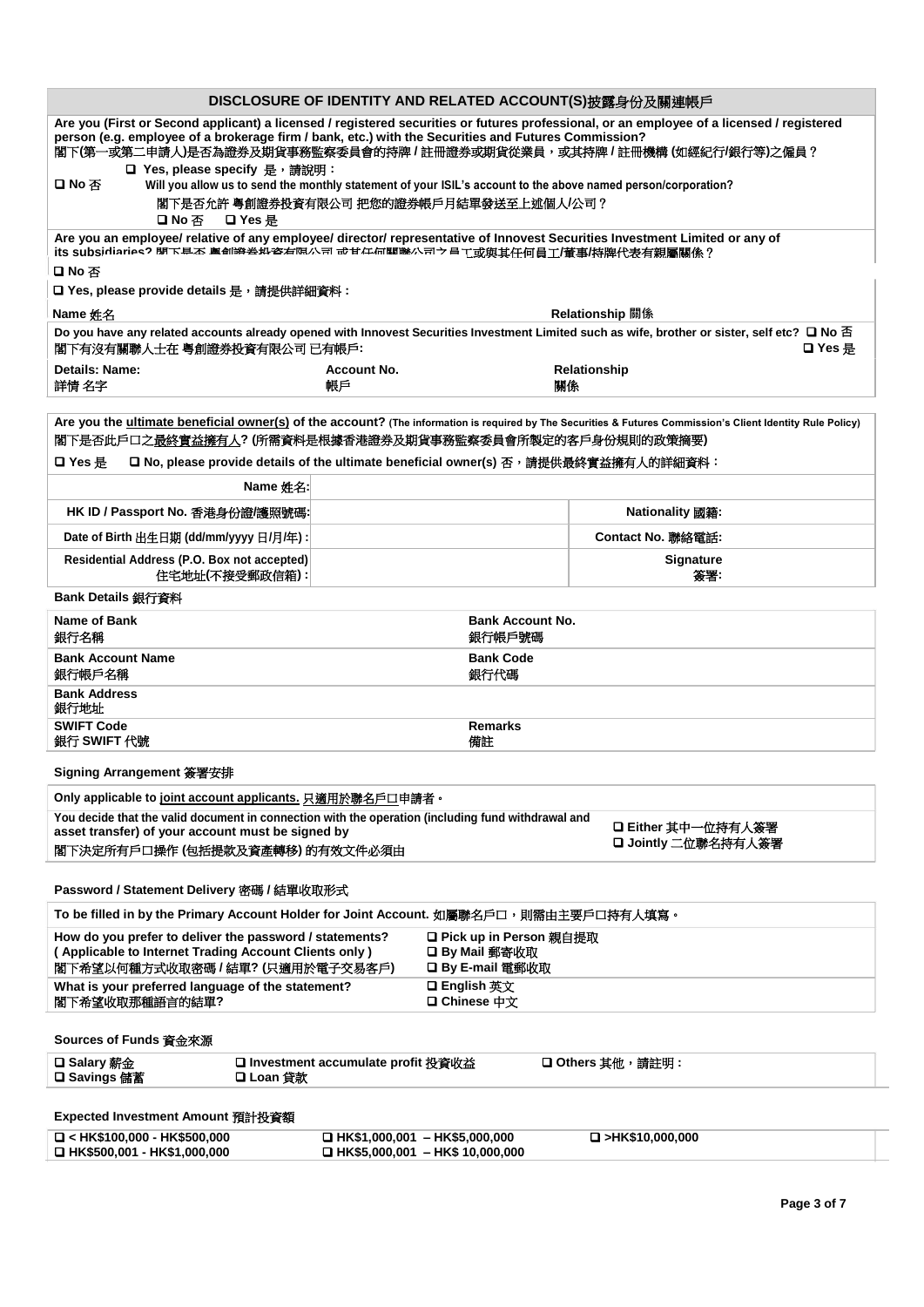### **RISK PROFILE QUESTIONNAIRE** 風險承擔能力問卷

#### **Please answer the following questions. They will help you to understand your attitude to risk.** 請回答下列問題,這些問題可以幫閣下了解自己對投資風險的取態。

#### **Important** 請注意**:**

**The questions in this section are set for the purpose of assessing your attitude to risk and your risk tolerance in investment. There is no direct relationship between the questions asked in this section and the actual performance of any investment you may decide to purchase.** 此部份之問題是為評估閣下對風險的態度及對投資風險的承受程度而設。這些問題與閣下可能進行的投資及其實際表現沒有直接關係。

**How many years of investment experience do you have?** 閣下有多少年的投資經驗? **No experience Less than 1 year 1-5 years 6-10 years Over 10 years** 無經驗 **1** 年以下 **1** 至 **5** 年 **6** 至 **10** 年 **10** 年以上 **Stock** 股票 ❑ ❑ ❑ ❑ ❑ **Bond** 債券 ❑ ❑ ❑ ❑ ❑ **Mutual Fund/ Unit Trust** 互惠基金**/**單位信託基金 ❑ ❑ ❑ ❑ ❑ **Knowledge on Derivative Products and Trading Experience** 衍生產品知識及交易經驗問卷

| Will you trade in derivative product(s)?<br>閣下是否會投資於衍生產品?<br>口 No 否 口 Yes 是                                                                                                     |                                         |                                                                                                                            |                                                                                                                                                                        |  |  |  |  |
|---------------------------------------------------------------------------------------------------------------------------------------------------------------------------------|-----------------------------------------|----------------------------------------------------------------------------------------------------------------------------|------------------------------------------------------------------------------------------------------------------------------------------------------------------------|--|--|--|--|
| Do you have any working experience related to derivative product(s)? (please provide details)<br>閣下有沒有關於衍生產品的工作經驗 (請提供詳細資料)?<br>□ No 沒有 □ Yes, please provide details 有,請提供詳細資料 |                                         |                                                                                                                            |                                                                                                                                                                        |  |  |  |  |
|                                                                                                                                                                                 |                                         | Do you have any trading experience in derivative product(s)? 閣下有沒有任何買賣衍生產品的經驗?                                             |                                                                                                                                                                        |  |  |  |  |
|                                                                                                                                                                                 | □ No 沒有 □ Yes 有<br>Please state:<br>請註明 | <b>□ Callable Bull/Bear Contracts 牛熊證</b><br>□ Derivative Warrants 衍生認股證<br>□ Equity Linked Instruments 股票掛鉤產品             | □ Futures & Options Contracts 期貨或期權合約交易<br>□ Synthetic Exchange Traded Funds (ETF) 合成交易所買賣基金<br>□ Others 其他,請註明 :                                                      |  |  |  |  |
|                                                                                                                                                                                 |                                         | Total no. of transactions on derivative product(s) $\Box$ less than 5 times 少於 5 次<br>in the previous 3 years 前三年的衍生產品交易總數 | <b>□ 5 times or above 5 次或以上</b>                                                                                                                                       |  |  |  |  |
|                                                                                                                                                                                 |                                         |                                                                                                                            |                                                                                                                                                                        |  |  |  |  |
| Investment Objectives 投資目標:<br>(Select one 選擇一項)<br>□ Short Term 短線 (Less than 6 months 少於六個月)<br>□ Medium Term 中線 (6-24 months 六至二十四個月)<br>□ Long Term 長線 (over 2 years 超過二年)  |                                         |                                                                                                                            | (Select one 選擇一項)<br><b>□ Capital Preservation 保本</b><br><b>□ Capital Growth 增值</b><br>□ Dividend Income 股息收益<br>□ Speculation 投機<br>□ Hedging 對沖<br>□ Others 其他,請註明 : |  |  |  |  |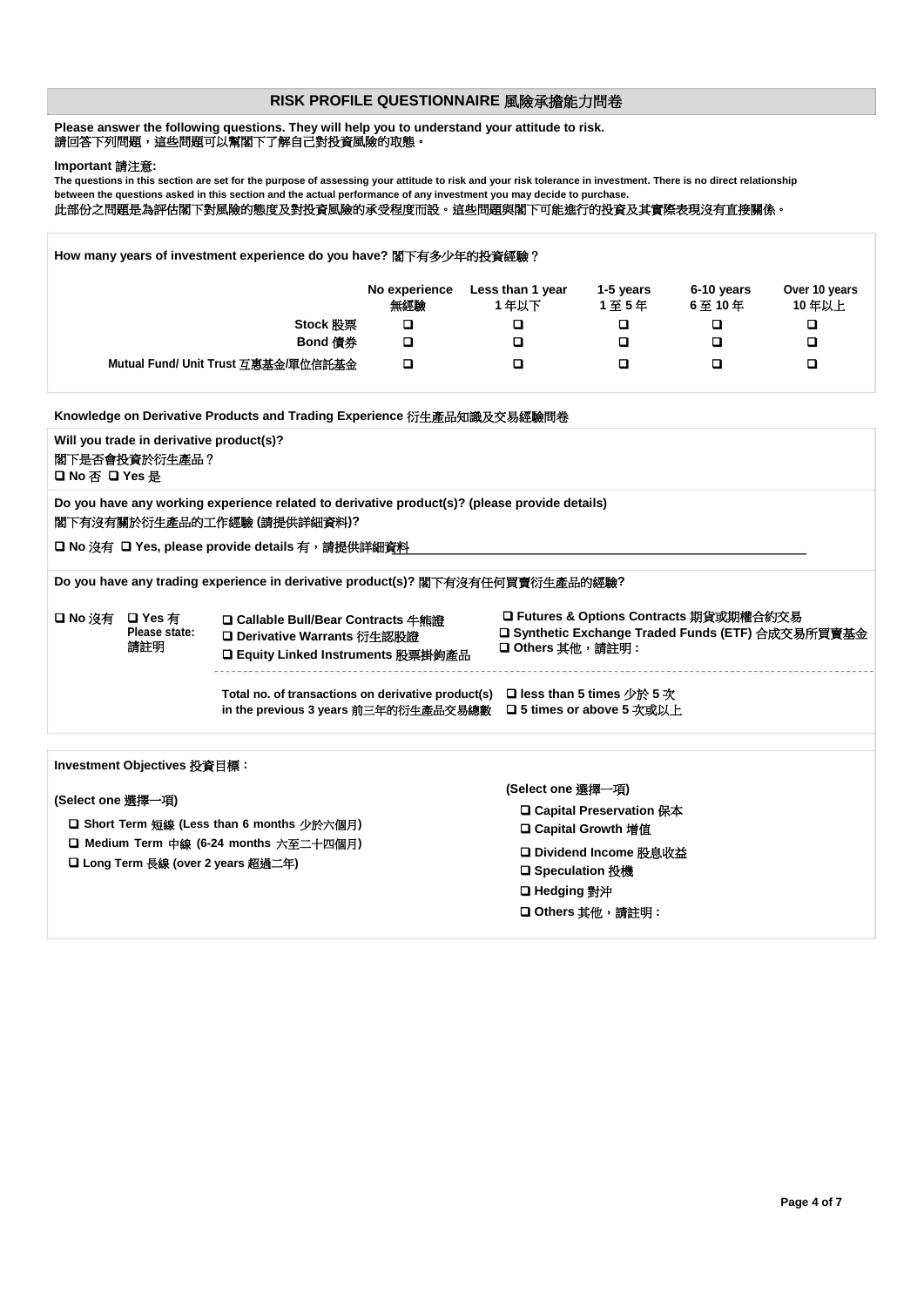| ANTI-MONEY LAUNDERING AND ANTI-TERRORIST FINANCING QUESTIONNAIRE 防止洗黑錢及防止恐怖分子籌資活動問卷                                                                                                                                                                                                                                                                                               |                |  |
|-----------------------------------------------------------------------------------------------------------------------------------------------------------------------------------------------------------------------------------------------------------------------------------------------------------------------------------------------------------------------------------|----------------|--|
| A. For ALL Client 所有客戶                                                                                                                                                                                                                                                                                                                                                            |                |  |
| 1.Are you linked to politically exposed person? 閣下是否與政界人士有關聯?<br>(Politically exposed person - individual who is or has been entrusted with prominent public function e.g. head of state/government,<br>senior politician, senior executive of government-owned corporation, important political party official, etc)<br>(政界人士: 指目前或以往曾經擔任重要公職的人士,如國家或政府的首長、資深政客、 政府高級官員和重要政黨官員等) | □ Yes 是 □ No 否 |  |
| 2. Is the nature of your business particularly susceptible to money laundering risk?<br>閣下的業務性質,是否特別容易蒙受較高的洗黑錢風險?<br>(For example, money changer or casino business that handles large amount of cash)<br>(例如,會涉及大量現金往來,找換業或博彩業)                                                                                                                                                  | □ Yes 是 □ No 否 |  |
| 3. Is there any reasonable suspicion or risk that money from you might be arising from or related to proceeds of crime?                                                                                                                                                                                                                                                           |                |  |
| 是否存在任何合理的懷疑或風險,認為閣下的金錢來源於或涉及非法所得?<br>□ Yes 是 □ No 否                                                                                                                                                                                                                                                                                                                               |                |  |
| Money Laundering Risk Level 清洗黑錢風險程度                                                                                                                                                                                                                                                                                                                                              |                |  |
| □ High 高 □ Normal 一般                                                                                                                                                                                                                                                                                                                                                              |                |  |
| Any above questions is answered "Yes" that will also be regarded as High Risk.<br>當以上任何回答為 「是」將被定性為高風險 。                                                                                                                                                                                                                                                                          |                |  |
|                                                                                                                                                                                                                                                                                                                                                                                   |                |  |
| B. For Overseas Client (i.e. Client located outside Hong Kong) 海外客戶 (如客戶非本港居民)                                                                                                                                                                                                                                                                                                    |                |  |

| Monoy Loundering Dick Lovel 洋洗网修圖绘积序                                                                                                                                                                                                                                                                                                                                                                                                                                                                                                                                                                                                                                                                                        |                |        |
|-----------------------------------------------------------------------------------------------------------------------------------------------------------------------------------------------------------------------------------------------------------------------------------------------------------------------------------------------------------------------------------------------------------------------------------------------------------------------------------------------------------------------------------------------------------------------------------------------------------------------------------------------------------------------------------------------------------------------------|----------------|--------|
| 3. Have you maintained a "no conviction record" for anti-money laundering or anti-terrorist financing legislation?<br>If no, please provide details on a separate sheet.<br>閣下是否就反洗黑錢條例或反恐怖分子籌資活動條例維持著"無罪紀錄"? 如否,請另外提交一份詳細的資料。                                                                                                                                                                                                                                                                                                                                                                                                                                                                                              | ロ Yes 是        | 口No 本  |
| If the answer to (2) is "Yes", are you subject to such laws/ regulations?<br>如閣下在(2)題的答案選擇"是",閣下是否受到現行的法律或條例所管制?                                                                                                                                                                                                                                                                                                                                                                                                                                                                                                                                                                                                            | 口 Yes 是        | □ No 本 |
| 2. Are you located in a country with established laws/ regulations designed to prevent money laundering?<br>閣下居住的國家是否已有現行的法律或條例以制止洗黑錢的活動?                                                                                                                                                                                                                                                                                                                                                                                                                                                                                                                                                                                   | □ Yes 是 □ No 否 |        |
| 1. Is the country that you located is a member of the Financial Action Task Force ("FATF")?<br>(Members of FATF Include: Argentina, Australia, Austria, Belgium, Brazil, Canada, China, Denmark, Finland, France, Germany, Greece, Hong Kong,<br>Iceland, India, Ireland, Italy, Japan, Korea, Luxembourg, Mexico, Netherlands, New Zealand, Norway, Portugal, Russian Federation, Singapore, South<br>Africa, Spain, Sweden, Switzerland, Turkey, United Kingdom, USA, European Commission, and the Gulf Cooperation Council)<br>閣下居住的國家是否財務行動特別組織的成員?<br>(財務行動特別組織成員包括 : 阿根廷、澳大利亞、奥地利、比利時、巴西、加拿大、中國、丹麥、芬蘭、法國、德國、希臘、香<br>港、冰島、印度、愛爾蘭、意大利、日本、韓國、盧森堡、墨西哥、荷蘭、紐西蘭、挪威、葡萄牙、俄羅斯聯邦、新加坡、南非、西<br>  班牙、瑞典、瑞士、十耳其、英國、美國、歐洲委員會及海灣合作理事會) | ロ Yes 是        | 口No 本  |

#### **Money Laundering Risk Level** 清洗黑錢風險程度 ❑ **High** 高 ❑ **Normal** 一般

**Any above questions is answered "No" that will also be regarded as High Risk.**

當以上任何回答為 「否 」將被定性為高風險 。

| FATCA IDENTITY DECLARATION / FATCA 身份聲明                                                                                        |                |
|--------------------------------------------------------------------------------------------------------------------------------|----------------|
| Do you possess any of the following U.S. indicia? 閣下是否擁有以下任何一項美國指標?                                                            |                |
| US citizenship / tax residency (e.g. US passport/Green Card holder, U.S. taxpayer, etc.)<br>美國公民/繳納美國稅務的居民(如美國護照/綠卡持有者、美國納稅人等) | □ Yes 是 □ No 否 |
| Born in USA 美國出生                                                                                                               | □ Yes 是 □ No 否 |
| Address of USA (mailing address if living in USA) 美國地址(如居住地址、郵寄地址)                                                             | □ Yes 是 □ No 否 |
| US Tel No. (e.g. home, office, mobile or fax no.) 美國電話號碼(如住宅、工作、流動、傳真號碼)                                                       | □ Yes 是 □ No 否 |
| Standing instructions to pay amounts from Innovest Securities Investment Limited to an<br>US account 向某美國銀行賬戶發出常設的款項轉賬指示       | □ Yes 是 □ No 否 |

## **FATCA IDENTITY DECLARATION / FATCA** 身份聲明

**Please Select One Only** 請選擇一項 □ Non US Individual(s) with no US indicia 非美國人士,及沒有美國指標 (W-8BEN Form 表格) ❑ **Non US Individual(s) with US indicia** 非美國公民,但具有美國指標 **(W-8 Form** 表格**)** ❑ **US Individual(s)** 美國公民 **(W-9 Form** 表格**)**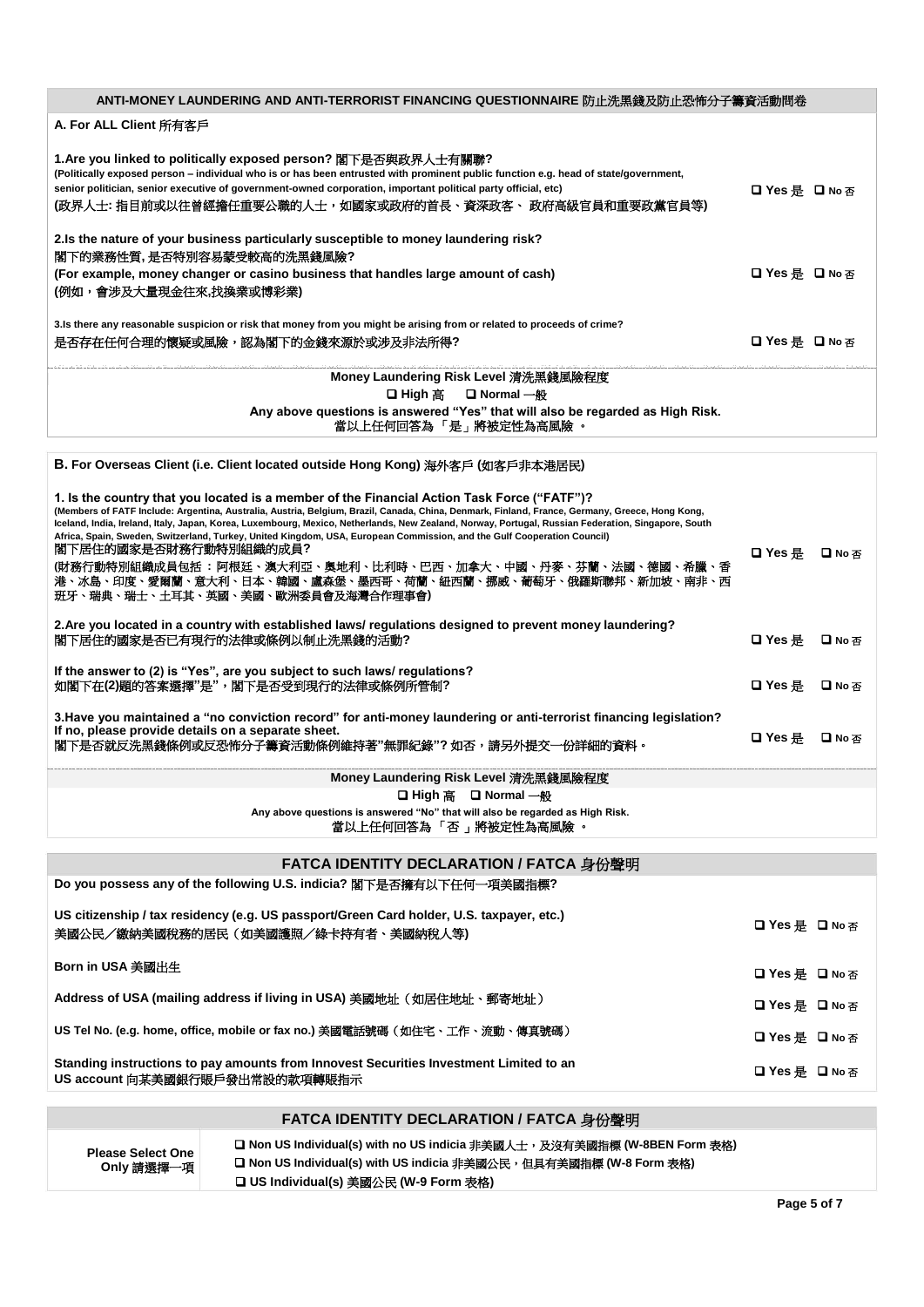### **DECLARATION** 聲明

**The Account Applicant(s) represent(s) that the information on this Account Application Form is true, complete and correct and that the representations in the attached Client Agreement of Innovest Securities Investment Limited (including the Risk Disclosure Statement) ("Agreement") are accurate. Information on this Account Application Form and representations in the Agreement are collectively referred as the "Account Opening Information". Innovest Securities Investment Limited ("Company") is entitled to rely fully on such Account Opening Information for all purposes, unless the Company receives notice in writing of any change.**

**All transactions to be concluded with or through the Company shall be subject to the terms and conditions of the Agreement. Please read the Agreement carefully before**  signing this Account Application Form. By signing below, the Account Applicant(s) confirm(s) that he/she/they have/has read through and understood all the terms and **conditions set out in the Agreement, and agree(s) to adhere to and accept all the arrangements and relevant terms and conditions as set out in the Agreement, in particular the section entitled "Risk Disclosure Statements" and shall be bound by the Agreement as it may be amended from time to time.**

**I acknowledge that I have carefully read and fully understand the content of "Risk Disclosure Statement–Derivative Products". If I decide to trade the Derivatives Products, I agree to bear the risks involved. I confirm that I shall make my own risk assessment, or seek independent professional advice, and I have sufficient net worth to be able to assume the risks and bear the potential losses before trading the Derivatives Products, I understand that Innovest Securities Investment Limited does not encourage the clients to trade the Derivatives Products if they do not have any knowledge or experience trading to the Derivatives Products.**

**The Account Applicant(s) hereby agree(s) that Innovest Securities Investment Limited may use and/or disclose my/our personal information in accordance with Personal Information Collection Statement and acknowledge(s) that I/we have read and understood the said Statement. The Account Applicant(s) understand(s) that I/we have the right to opt-out of the use of my/our personal information in accordance with the option set out below.**

戶口申請人茲聲明在本開戶申請表內的資料屬實、完整及正確,粵創證券投資有限公司 的**<<**客戶協議**>> (**包括**<<**風險披露聲明**>>)(**以下簡稱為「協議」**)**  內的一切申述準確。本開戶申請表內的資料及「協議」內的申述,以下統稱為「開戶資料」。除非 粵創證券投資有限公司 **(**以下簡稱為「本公司」**)**接到 更改有關「開戶資料」內容的書面通知,本公司有權在任何用途上完全依賴這些「開戶資料」。本公司有權隨時聯絡任何人,包括但不限於戶口申請人 之銀行、經紀或任何信貸調査機構,以求證實「開戶資料」內所載之內容。

 所有由本公司與**/**或透過本公司進行之交易,均受「協議」之條文限制。請於簽署本開戶申請表前,細閱「協議」各項條文。於下方簽署乃確認閣下已細閱及 明白「協議」所列明的各項條款及條件,及同意遵守及接受「協議」一切列明的安排及有關之條款及條件內容**(**尤其「風險披露聲明」一節**)**,並接受該等 現時有效及不時修改的條文約束。

本人確認本人已細心閱讀及完全明白在《風險披露聲明**---**衍生產品》的內容。如果本人決定買賣該等衍生工具產品時,本人同意承擔有關風險。本人確 認,在買賣衍生工具產品前,本人將會進行自我風險評估或尋求獨立專業意見,並擁有足夠資本承擔有關風險及損失。本人明白,如客戶並沒有衍生工 具產品的知識或經驗,粵創證券投資有限公司 並不鼓勵客戶進行衍生工具產品買賣。

戶口申請人同意 粵創證券投資有限公司 可根據其個人資料收集聲明,使用及/或披露本人/吾等之資料。確認已閱讀及明白可根據其個人資料收集聲 明,使用及/或披露本人/吾等之資料。確認已閱讀及明白附上的聲明。

**Applicant(s) Signature** 申請人簽署

| Individual/Primary Joint Account Holder's Signature 個人/聯名戶口第一持有人答署 | Secondary Joint Account Holder's Signature 聯名戶口第二持有人簽署 |
|--------------------------------------------------------------------|--------------------------------------------------------|
| Name (Please use block letter)<br>姓名(請使用正楷)                        | Name (Please use block letter)<br>姓名(請使用正楷)            |
| Date 日期                                                            | Date 日期                                                |
| Witness Signature 見證人簽署                                            |                                                        |
| Name(Please use block letter) 姓名(請使用正楷)                            |                                                        |
| Occupation(Please use block letter) 職業(請使用正楷)                      |                                                        |
| Address(Please use block letter) 地址(請使用正楷)                         |                                                        |
| Date 日期                                                            |                                                        |

**Risk Statements** 風險聲明 **{ to be completed by Innovest Securities Investment Limited** 此欄由 粵創證券投資有限公司 填寫 **} Declaration by Licensed Person 持牌人士聲明:** 

**I confirm that I have provided the Risk Disclosure Statement contained herein in language (English or Chinese) of the Client's choice and that I have invited the Client to read the Risk Disclosure Statement, ask questions and take independent advice, if the Client wishes.** 本人確認已經以客戶選擇的語言**(**英文或中文**)** 提供風險披露聲明並且本人已經邀請客戶閱讀該風險披露聲明**,**提出問題及尋求獨立的意見**(**如客戶有此意願**)**。

**Signature of Licensed Person** 持牌人士簽署**: CE No.**中央編號**:**

**Name of Licensed Person** 持牌人士姓名**: Date** 日期 **:**

**Account Opening Form filled out by:** 開戶申請書填寫人

**AE Name: Signature CE No: Date:** 註冊人姓名 さいしょう さいしょう きょうしょう きょうしょう こうしょう きょうしゅう 中央編號 おんだい 日期 日期

**Page 6 of 7**